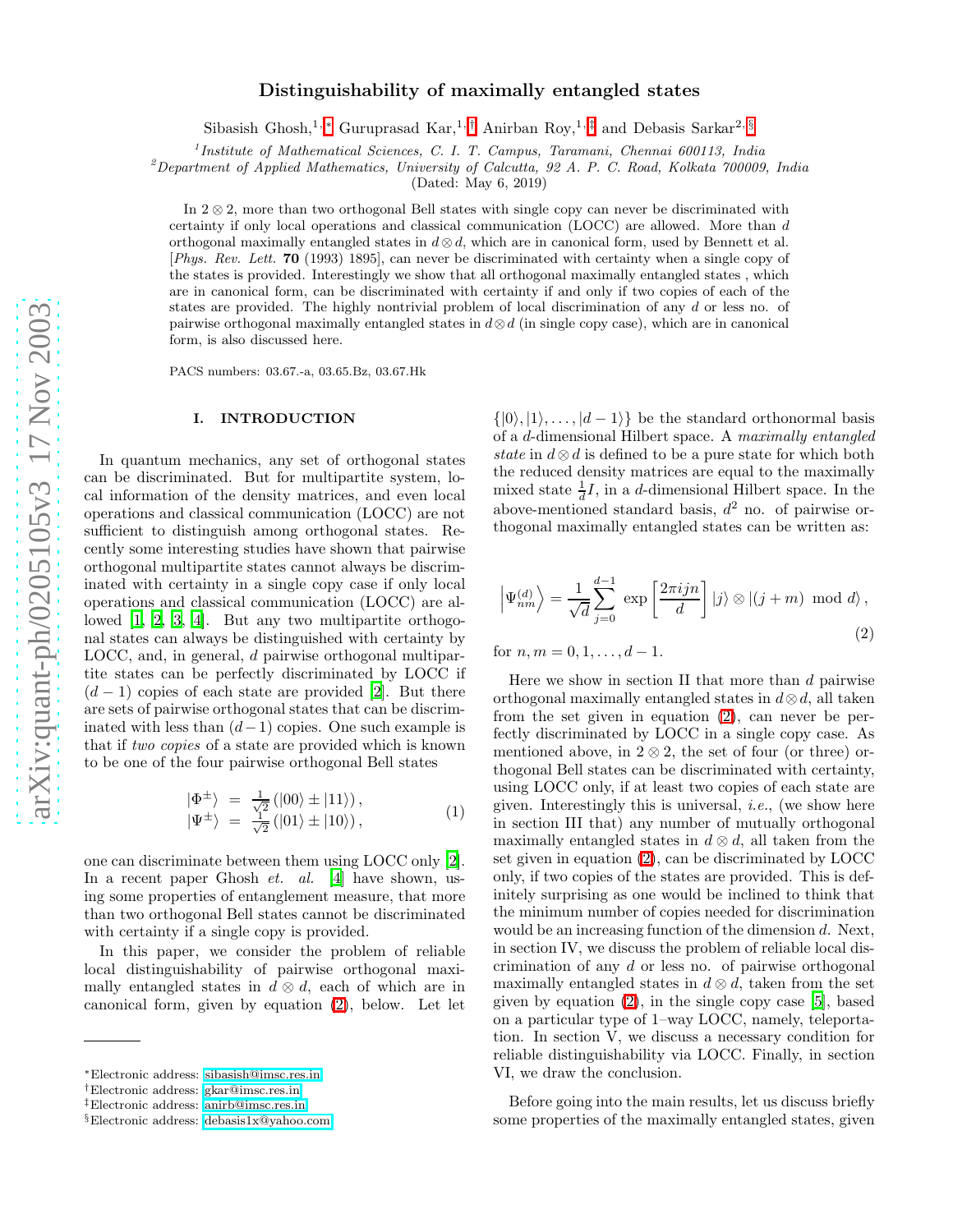<span id="page-1-0"></span>by equation [\(2\)](#page-0-4). It is easy to verify that

$$
\left(U_{nm}^{(d)}\otimes I\right)\left|\Psi_{00}^{(d)}\right\rangle = \left|\Psi_{nm}^{(d)}\right\rangle, \left(I\otimes V_{nm}^{(d)}\right)\left|\Psi_{00}^{(d)}\right\rangle = \left|\Psi_{nm}^{(d)}\right\rangle,
$$
\n(3)

<span id="page-1-2"></span>where

$$
U_{nm}^{(d)} = \sum_{j=0}^{d-1} \exp\left[\frac{2\pi i j n}{d}\right] |j\rangle \langle (j+m) \bmod d|, \qquad (4)
$$

<span id="page-1-1"></span>and

$$
V_{nm}^{(d)} = \left( U_{((d-n) \text{ mod } d)m}^{(d)} \right)^{\dagger}, \tag{5}
$$

for  $n, m = 0, 1, \ldots d - 1$ . It should be noted here that:

orthogonality of any two maximally entangled states  $\left|\Psi^{\left(d\right)}_{1}\right\rangle$  $\left|\Psi_2^{(d)}\right\rangle=\left(I\otimes V_2^{(d)}\right)\left|\Psi_{00}^{(d)}\right\rangle\ of\ d\otimes d,\ which\ are\ not\ nec-$ =  $\left(I\otimes V^{(d)}_1\right)\left|\Psi^{(d)}_{00}\right\rangle$ and  $\begin{pmatrix} 2 & 2 & 1 \\ 1 & 2 & 2 \\ 2 & 1 & 0 \end{pmatrix}$  is equivalent to the 'trace-orthogonality' condition  $\text{Tr}\left[\left(V_1^{(d)}\right)^{\dagger}V_2^{(d)}\right]$  $\Big] = 0.$ From equations  $(3)$  -  $(5)$ , one gets that

$$
\left| \Psi_{nm}^{(d)} \right\rangle = \left( U_{nm}^{(d)} \left( U_{n'm'}^{(d)} \right)^{\dagger} \otimes I \right) \left| \Psi_{n'm'}^{(d)} \right\rangle, \n\left| \Psi_{nm}^{(d)} \right\rangle = \left( I \otimes V_{nm}^{(d)} \left( V_{n'm'}^{(d)} \right)^{\dagger} \right) \left| \Psi_{n'm'}^{(d)} \right\rangle,
$$
\n(6)

where

$$
U_{nm}^{(d)} \left(U_{n'm'}^{(d)}\right)^{\dagger} = \exp\left[\frac{2\pi i (m'-m)n'}{d}\right] U_{((d+n-n') \mod d)((d+m-m') \mod d)},
$$
  
\n
$$
V_{nm}^{(d)} \left(V_{n'm'}^{(d)}\right)^{\dagger} = \exp\left[\frac{2\pi i (n'-n)m'}{d}\right] V_{((d+n-n') \mod d)((d+m-m') \mod d)},
$$
  
\n
$$
n, m, n', m' = 0, 1, ..., d-1.
$$
\n
$$
\boxed{\left(\frac{2\pi i (n'-m)m'}{d}\right) \left(\frac{2\pi i}{d}\right)^{d} \left(\frac{2\pi i}{d}\right)^{d} \left(\frac{2\pi i}{d}\right)^{d} \left(\frac{2\pi i}{d}\right)^{d} \left(\frac{2\pi i}{d}\right)^{d} \left(\frac{2\pi i}{d}\right)^{d} \left(\frac{2\pi i}{d}\right)^{d} \left(\frac{2\pi i}{d}\right)^{d} \left(\frac{2\pi i}{d}\right)^{d} \left(\frac{2\pi i}{d}\right)^{d} \left(\frac{2\pi i}{d}\right)^{d} \left(\frac{2\pi i}{d}\right)^{d} \left(\frac{2\pi i}{d}\right)^{d} \left(\frac{2\pi i}{d}\right)^{d} \left(\frac{2\pi i}{d}\right)^{d} \left(\frac{2\pi i}{d}\right)^{d} \left(\frac{2\pi i}{d}\right)^{d} \left(\frac{2\pi i}{d}\right)^{d} \left(\frac{2\pi i}{d}\right)^{d} \left(\frac{2\pi i}{d}\right)^{d} \left(\frac{2\pi i}{d}\right)^{d} \left(\frac{2\pi i}{d}\right)^{d} \left(\frac{2\pi i}{d}\right)^{d} \left(\frac{2\pi i}{d}\right)^{d} \left(\frac{2\pi i}{d}\right)^{d} \left(\frac{2\pi i}{d}\right)^{d} \left(\frac{2\pi i}{d}\right)^{d} \left(\frac{2\pi i}{d}\right)^{d} \left(\frac{2\pi i}{d}\right)^{d} \left(\frac{2\pi i}{d}\right)^{d} \left(\frac{2\pi i}{d}\right)^{d} \left(\frac{2\pi i}{d}\right)^{d} \left(\frac{
$$

In the present paper, we shall repeatedly use teleportation of some state  $|\phi^{(d)}\rangle$  of a *d*-dimensional Hilbert space, via some shared maximally entangled state  $|\Psi_{max}^{(d)}\rangle$  of  $d \otimes d$  (which is not necessarily of the form  $\lim_{z \to z}$  [\(2\)](#page-0-4), using complete von Neumann measurement in maximally entangled basis (which are not necessarily of the form given in [\(2\)](#page-0-4))  $\left\{ \left| \Phi_i^{(d)} \right\rangle : i = 1, 2, \ldots d^2 \right\}$ of  $d \otimes d$  (and then using corresponding unitary operations). Thus, for the shared channel state  $|\Psi_{00}^{(d)}\rangle$ , if  $\left|\Phi_i^{(d)}\right\rangle\ =\ (U_i\otimes I)\left|\Psi_{00}^{(d)}\right\rangle$  clicks in the measurement of Alice  $(U_i \neq 0)$  with  $(U_i \neq 0)$  of Alice  $(U_i \neq 0)$ have *exact* teleportation (as described in [\[11\]](#page-8-5)), Bob will have to apply this unitary operator  $U_i$  on his system, so that, the output state at Bob's side will be  $|\phi^{(d)}\rangle$ [\[6\]](#page-8-6). Let us denote this (exact) teleportation protocol as  $\mathcal{P}\left(\left|\Psi_{00}^{(d)}\right.\right);U_1,U_2,\ldots,U_{d^2}\right)$ . On the other hand, if the  $\overline{\phantom{a}}$ shared channel state is  $\left|\Psi_{max}^{(d)}\right\rangle = (I \otimes V) \left|\Psi_{00}^{(d)}\right\rangle$  (*V* being an unitary operator), and if  $\left|\Phi_i^{(d)}\right\rangle = (U_i \otimes I) \left|\Psi_{00}^{(d)}\right\rangle$ clicks in the measurement of Alice, then application of the unitary operator  $U_i$  (by Bob) will give rise to the state  $\left(U_i V U_i^{\dagger}\right) \left|\phi^{(d)}\right\rangle$ . Thus, in this case, for the input state  $|\phi^{(d)}\rangle$ , the final output state  $(i.e., for all i) will be a pure state if and only if all$ 

 $\left(U_i V U_i^{\dagger}\right) \left|\phi^{(d)}\right\rangle$ 's represent the same state (upto some phases). Now for  $U_i = U_{nm}^{(d)}$  (given by equation [\(4\)](#page-1-2)) and  $V = V_{n'm'}^{(d)}$  (given by equation [\(5\)](#page-1-1)), we have  $U_i V U_i^{\dagger} =$  $U_{nm}^{(d)}V_{n'm'}^{(d)}\left(U_{nm}^{(d)}\right)^{\dagger} = \ \exp\ \left[ \frac{2\pi i \{n(m+m')-n'(m-m')\}}{d} \right] V_{n'm'}^{(d)}.$ Thus, in this particular example,  $P\left[\left(U_i V U_i^{\dagger}\right) \big| \phi^{(d)}\right] =$  $P[V|\phi^{(d)}\rangle]$  for all i, where  $P[.]$  stands for projector on the vector within the square bracket. We, therefore, see that if the shared channel state between Alice and Bob is  $\left|\Psi_{nm}^{(d)}\right\rangle = \left(I \otimes V_{nm}^{(d)}\right)\left|\Psi_{00}^{(d)}\right\rangle$  (given in [\(3\)](#page-1-0)), and if Alice does the von Neumann measurement in the basis  $\left\{\left|\Psi_{n'm'}^{(d)}\right\rangle=\left(U_{n'm'}^{(d)}\otimes I\right)\left|\Psi_{00}^{(d)}\right\rangle:n',m'=0,1,\ldots,d-1\right\}$ (given in [\(3\)](#page-1-0)), then for the input state  $|\phi^{(d)}\rangle$ , the output state will be  $V_{nm}^{(d)}|\phi^{(d)}\rangle$  (upto a phase), after using the teleportation protocol  $\mathcal{P}\left(\left|\Psi_{00}^{(d)}\right.\rangle;U_{00}^{(d)}, U_{01}^{(d)}, \ldots, U_{(d-1)(d-1)}^{(d)}\right)$ . This teleportation protocol was given in [\[11](#page-8-5)], and from now on, we shall denote the protocol, in short, by  $\mathcal{P}_{00}^{(d)}$ .

Next we consider the situation where the motivation is to have (exact) teleportation of an arbitrary state  $|\phi^{(d)}\rangle$  from Alice's place to Bob's place, using the shared channel state as the maximally entangled state  $\left|\Omega^{(d)}\right\rangle = (W \otimes I) \left|\Psi_{00}^{(d)}\right\rangle$  of  $d \otimes d$  (instead of the channel state  $|\Psi_{00}^{(d)}\rangle$ ), using complete von Neumann mea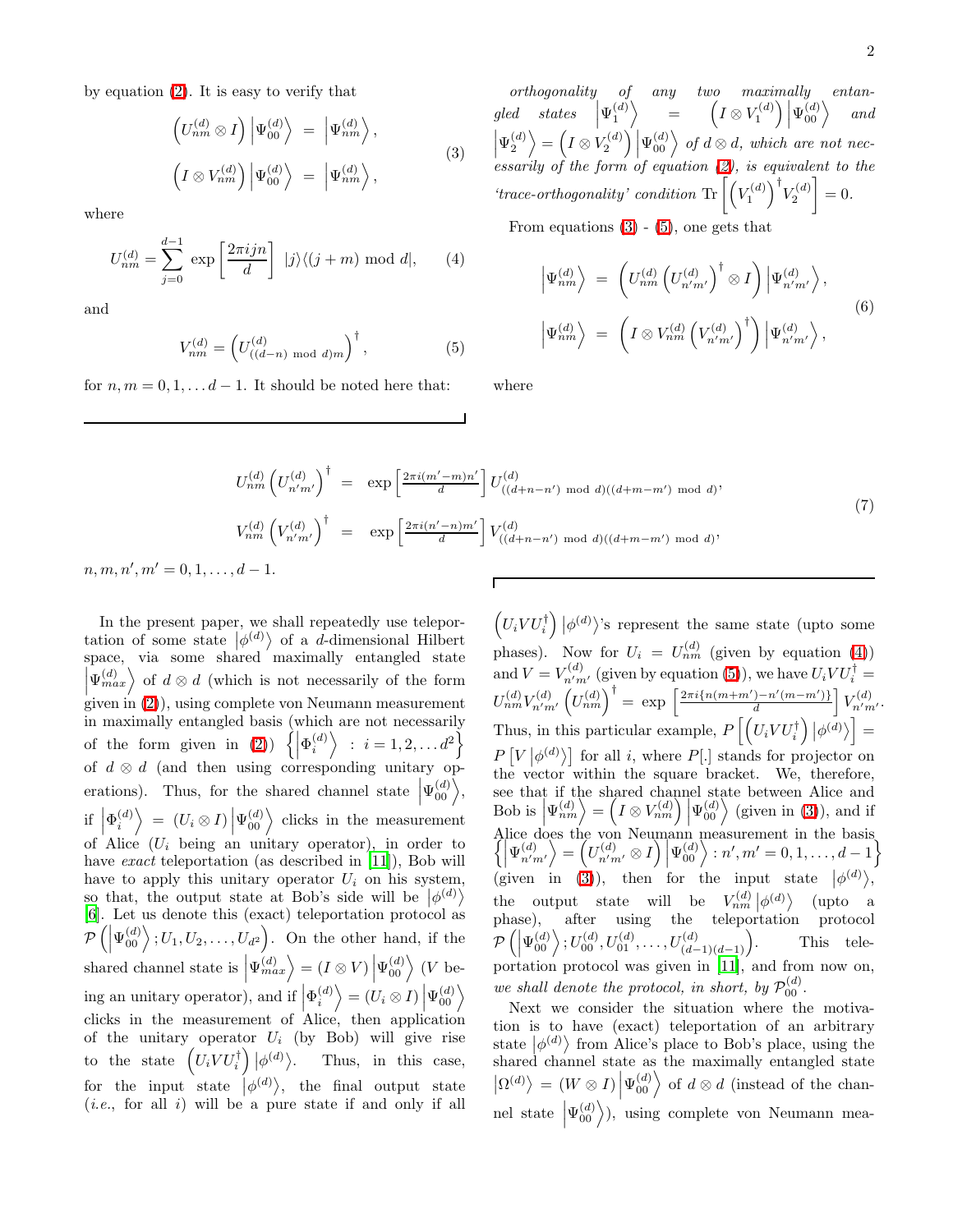surement (to be done by Alice) in the orthogonal basis of maximally entangled states  $\Big|$ (where  $W_i$ 's are unitary operators for  $i = 1, 2, \ldots, d^2$ ),  $\overrightarrow{\Phi_i^{(d)}}$  $\bigg\rangle = (W_i \otimes I) \, \big| \Omega^{(d)} \big\rangle$ and using (to be done by Bob) respective unitary operators  $T_i = W_i W W^*$  in order to get the twisted maximally entangled state  $\left| \begin{array}{c} 1 \end{array} \right|$  $\overleftarrow{\Phi_i^{(d)}}$  $\Big\rangle = (I \otimes T_i) \big| \Omega^{(d)} \rangle$ . Thus (compared to  $\mathcal{P}_{00}^{(d)}$ ), here we are using the (exact) tele-

portation protocol  $\mathcal{P}(\left|\Omega^{(d)}\right\rangle;W_1,W_2,\ldots,W_{d^2})$ . Thus, if  $|\chi\rangle = (I \otimes V) |\Omega^{(d)}\rangle$  is the shared channel state in this situation, if  $|{\phi}^{(d)}\rangle$  is the input state, and if  $|$ measurement outcome, the output state at Bob's side  $\overrightarrow{\Phi_i^{(d)}}$  $\setminus$ is the will be  $(T_i V T_i^{\dagger}) \vert \phi^{(d)} \rangle$  [\[6\]](#page-8-6). And here, for the special case where we use the protocol

$$
\mathcal{P}\left(\left|\Psi_{nm}^{(d)}\right.\rangle;U_{00}^{(d)}\left(U_{nm}^{(d)}\right)^{\dagger},U_{01}^{(d)}\left(U_{nm}^{(d)}\right)^{\dagger},\ldots,U_{(d-1)(d-1)}^{(d)}\left(U_{nm}^{(d)}\right)^{\dagger}\right),\right.
$$

for the channel state  $\left|\Psi_{n'm''}^{(d)}\right\rangle$  =  $\left(I\otimes V_{n''m''}^{(d)}\left(V_{nm}^{(d)}\right)^{\dagger}\right)\Big|\Psi_{nm}^{(d)}\Big\rangle$ , the output states will be  $V_{n''m''}^{(d)}\left(V_{nm}^{(d)}\right)^{\dagger}|\phi^{(d)}\rangle$ , for all measurement outcomes. This shows that if  $V_{n''m''}^{(d)}\left(V_{nm}^{(d)}\right)^{\dagger}|\phi^{(d)}\rangle$ 's are pairwise

orthogonal for all  $n''$ ,  $m'' = 0, 1, \ldots, d - 1$ , the states  $V_{n'm''}^{(d)} |\phi^{(d)}\rangle$ 's are also pairwise orthogonal for all  $n''$ ,  $m'' = 0, 1, \ldots, d - 1$ , and vice versa. Thus, with respect to this orthogonality requirement, whether we take the protocol

$$
\mathcal{P}\left(\left|\Psi_{nm}^{(d)}\right\rangle;U_{00}^{(d)}\left(U_{nm}^{(d)}\right)^{\dagger},U_{01}^{(d)}\left(U_{nm}^{(d)}\right)^{\dagger},\ldots,U_{(d-1)(d-1)}^{(d)}\left(U_{nm}^{(d)}\right)^{\dagger}\right) \text{ or } \mathcal{P}\left(\left|\Psi_{00}^{(d)}\right\rangle;U_{00}^{(d)},U_{01}^{(d)},\ldots,U_{(d-1)(d-1)}^{(d)}\right),
$$

we will get the same result. So in future, application of the teleportation protocol to test orthogonality of the output states, for different channel states, we will use  $\mathcal{P}^{(d)}_{00}.$ 

#### II. LOCAL INDISTINGUISHABILITY OF  $(d+1)$ NO. OF MAXIMALLY ENTANGLED STATES

We are now going to show that no  $(d+1)$  no. of pairwise orthogonal maximally entangled states in  $d \otimes d$ , all taken from the set given in [\(2\)](#page-0-4), can be reliably discriminated by LOCC, in the single copy case. For this, we shall use the notion of the relative entropy of entanglement  $E_r(\sigma)$  for a bipartite quantum state  $\sigma$  [\[7](#page-8-7)]:

$$
E_r(\sigma) = \min_{\rho \in D} S(\sigma \parallel \rho),
$$

where  $D$  is the set of all separable states on the Hilbert space on which  $\sigma$  is defined, and  $S(\sigma || \rho) \equiv tr{\sigma(\log_2 \sigma - \rho)}$  $\log_2 \rho$ } is the relative entropy of  $\sigma$  with respect to  $\rho$ .

Consider now the following four party state

$$
\rho^{(d+1)} = \frac{1}{(d+1)} \sum_{i=1}^{(d+1)} P\left[ \left| \Psi_{n_i m_i}^{(d)} \right\rangle_{AB} \left| \Psi_{n_i m_i}^{(d)} \right\rangle_{CD} \right],
$$

shared between Alice  $(A)$ , Bob  $(B)$ , Charlie  $(C)$  and Darlie  $(D)$  with all four being at distant locations, where  $\left|\Psi_{n,m_i}^{(d)}\right\rangle$  (for  $i=1,2,\ldots,d+1$ ) are given any  $(d+1)$ no. of pairwise orthogonal maximally entangled states in  $d \otimes d$ , all taken from the set given in equation [\(2\)](#page-0-4). Consider now another four party state

$$
\rho^{(S)} = \frac{1}{d^2} \sum_{n,m=0}^{d-1} P\left[\left|\Psi_{nm}^{(d)}\right\rangle_{AC}\left|\Psi_{nm}^{(d)}\right\rangle_{BD}\right],
$$

shared among A, B, C and D, where  $|\Psi_{nm}^{(d)}\rangle$ 's are given by equation [\(2\)](#page-0-4). By construction,  $\rho^{(S)}$  is separable across  $AC : BD$  cut. Let  $E_r(\rho_{AC:BD}^{(d+1)})$  be the relative entropy of entanglement of the state  $\rho^{(d+1)}$  in the  $AC:BD$  cut. Then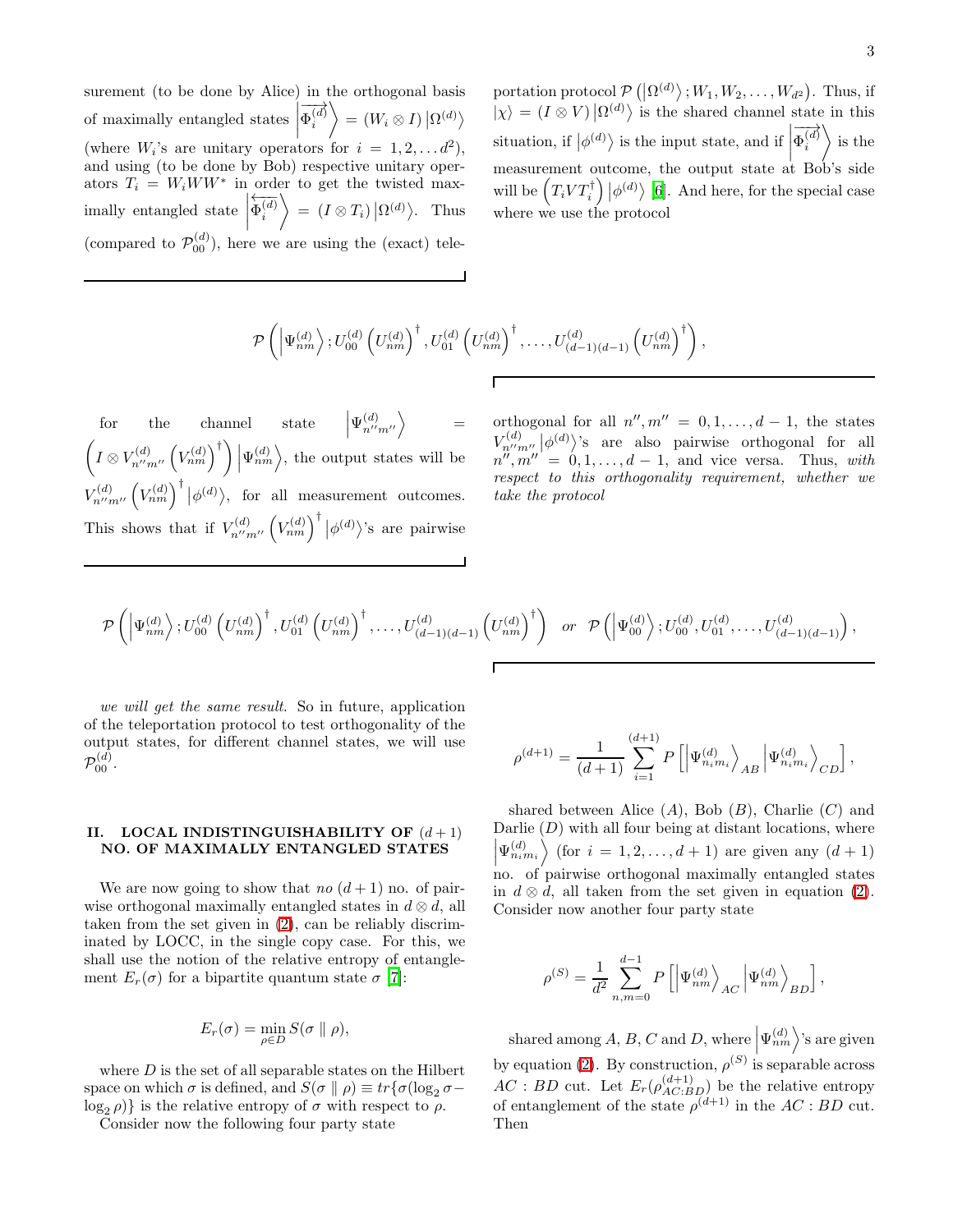$$
E_r(\rho_{AC:BD}^{(d+1)}) \le S\left(\rho_{AC:BD}^{(d+1)} \parallel \frac{1}{d^2} \sum_{n,m=0}^{d-1} P\left[\left|\Psi_{nm}^{(d)}\right\rangle_{AC}\left|\Psi_{nm}^{(d)}\right\rangle_{BD}\right]\right) = S\left(\rho_{AC:BD}^{(d+1)} \parallel \rho^{(S)}\right) < \log_2 d.
$$

But distillable entanglement is bounded above by  $E_r$ [\[8,](#page-8-8) [9](#page-8-9)]. Consequently the distillable entanglement of  $\rho^{(d+1)}$ , in the  $AC : BD$  cut, is strictly less than  $\log_2 d$ .

Suppose now that it is possible to discriminate (with certainty) any  $(d + 1)$  no. of pairwise orthogonal maximally entangled states  $\left|\Psi_{n_i m_i}^{(d)}\right>$ 's in  $d \otimes d$ , using only LOCC and when only a single copy each of the state is provided. So if Alice, Bob, Charlie and Darlie share the state  $\rho^{(d+1)}$ , then Alice and Bob, without meeting, would again be able to distill between Charlie and Darlie,  $\log_2 d$ ebit of entanglement, by using this state-discrimination LOCC (together with possible unitary operations, to be applied by Charlie and / or Darlie, locally). Therefore distillable entanglement of  $\rho^{(d+1)}$  in the  $AC : BD$  cut is at least  $\log_2 d$  ebit. But here, as the relative entropy of entanglement of  $\rho^{(d+1)}$  in the  $AC : BD$  cut, is less than  $log_2 d$ , so the distillable entanglement of  $\rho^{(d+1)}$ , in the  $AC : BD$  cut, should be less than  $log_2 d$ , and hence a contradiction. Therefore no  $(d+1)$  no. of pairwise orthogonal maximally entangled states in  $d \otimes d$ , all taken from the set given in [\(2\)](#page-0-4), are distinguishable by LOCC with certainty if only a single copy of each state is provided.

What would be the case if we consider local distinguishability of any  $(d + 1)$  no. of pairwise orthogonal maximally entangled states  $\left|\psi_i^{(max)}\right\rangle$  of  $d \otimes d$ , instead of considering only states from the set of states given in [\(2\)](#page-0-4)? Above-mentioned argument will go through if we can extend the incomplete orthogonal basis of maximally entangled states (in  $d \otimes d$ )  $\left\{ \left| \psi_i^{(max)} \right\rangle : i = 1, 2, \dots, d+1 \right\}$ to a full basis of  $d^2$  pairwise orthogonal maximally entangled states of  $d \otimes d$ . But still now, we don't know whether this extension is possible, in general.

### III. LOCAL DISTINGUISHABILITY OF MAXIMALLY ENTANGLED STATES, SUPPLIED WITH TWO COPIES

It has been shown by Horodecki et al. [\[10](#page-8-10)] that a complete orthonormal basis of  $d \otimes d$  can distinguished by LOCC, deterministically or probabilistically, in the single copy case, if and only if all the states are prod-uct. Fan [\[5](#page-8-4)] has shown that the total  $d^2$  no. of pairwise orthogonal maximally entangled states  $|\Psi_{nm}^{(d)}\rangle$   $(n, m =$  $(0, 1, \ldots, d - 1)$ , given in  $(2)$ , in the single copy case, can never (i.e., neither deterministically nor probabilistically) be distinguished by using LOCC only.

We are now going to show that any given set of  $k$ (where  $1 \leq k \leq d^2$ ) no. of pairwise orthogonal maximally entangled states in  $d \otimes d$ , taken from the set given in [\(2\)](#page-0-4), can be reliably discriminated by LOCC only, if two copies of each of these states are provided. To show this we employ the following protocol: We teleport the following state  $|0\rangle$  through the first copy of each of the shared (between Alice and Bob) unknown channel state  $|\Psi_{nm}^{(d)}\rangle$ , ļ and also we teleport the state  $\frac{1}{\sqrt{2}}$  $\frac{d}{d}(|0\rangle+|1\rangle+\ldots+|d-1\rangle)$ through the second copy of this shared channel state, by using the standard teleportation protocol  $\mathcal{P}_{00}^{(d)}$  of Bennett et al. [\[11\]](#page-8-5), used for each of the above-mentioned two channel states, separately. Now, after this teleportation protocol is over, the final two-qudit state at Bob's side, corresponding to two copies of the unknown channel state  $|\Psi_{nm}^{(d)}\rangle$ , is given by (modulo a phase):  $\overline{\phantom{a}}$ 

$$
\left(V_{nm}^{(d)} \otimes V_{nm}^{(d)}\right)|0\rangle \otimes \frac{1}{\sqrt{d}}(|0\rangle + |1\rangle + \ldots + |d-1\rangle) = |m\rangle \otimes \frac{1}{\sqrt{d}} \sum_{j=0}^{d-1} \exp\left[\frac{2\pi i j n}{d}\right] |(j+m) \bmod d\rangle,
$$

where  $V_{nm}^{(d)}$ 's are given in equation [\(5\)](#page-1-1), for  $n, m =$  $0, 1, \ldots, d - 1$ . Bob now first does measurement in the computational basis  $\{|0\rangle, |1\rangle, \ldots, |d-1\rangle\}$ , on his first qudit. If  $|m\rangle$  is the outcome, Bob will then distinguish the following  $d$  no. of pairwise orthogonal states  $\frac{1}{\sqrt{2}}$  $\frac{1}{d} \sum_{j=0}^{d-1} \exp\left[\frac{2\pi i j n}{d}\right] |(j+m) \text{ mod } d\rangle$ , where  $n =$  $0, 1, \ldots, d-1$ . And from both the measurement results

finally Alice and Bob will be able to discriminate the  $d^2$ no. of pairwise orthogonal maximally entangled states  $|\Psi_{nm}^{(d)}\rangle$ , given by equation [\(2\)](#page-0-4).  $\overline{\phantom{a}}$ 

We are unable to proceede in the same way, for local discrimination of *any*  $d^2$  no. of pairwise orthogonal maximally entangled states in  $d \otimes d$ , as the most general form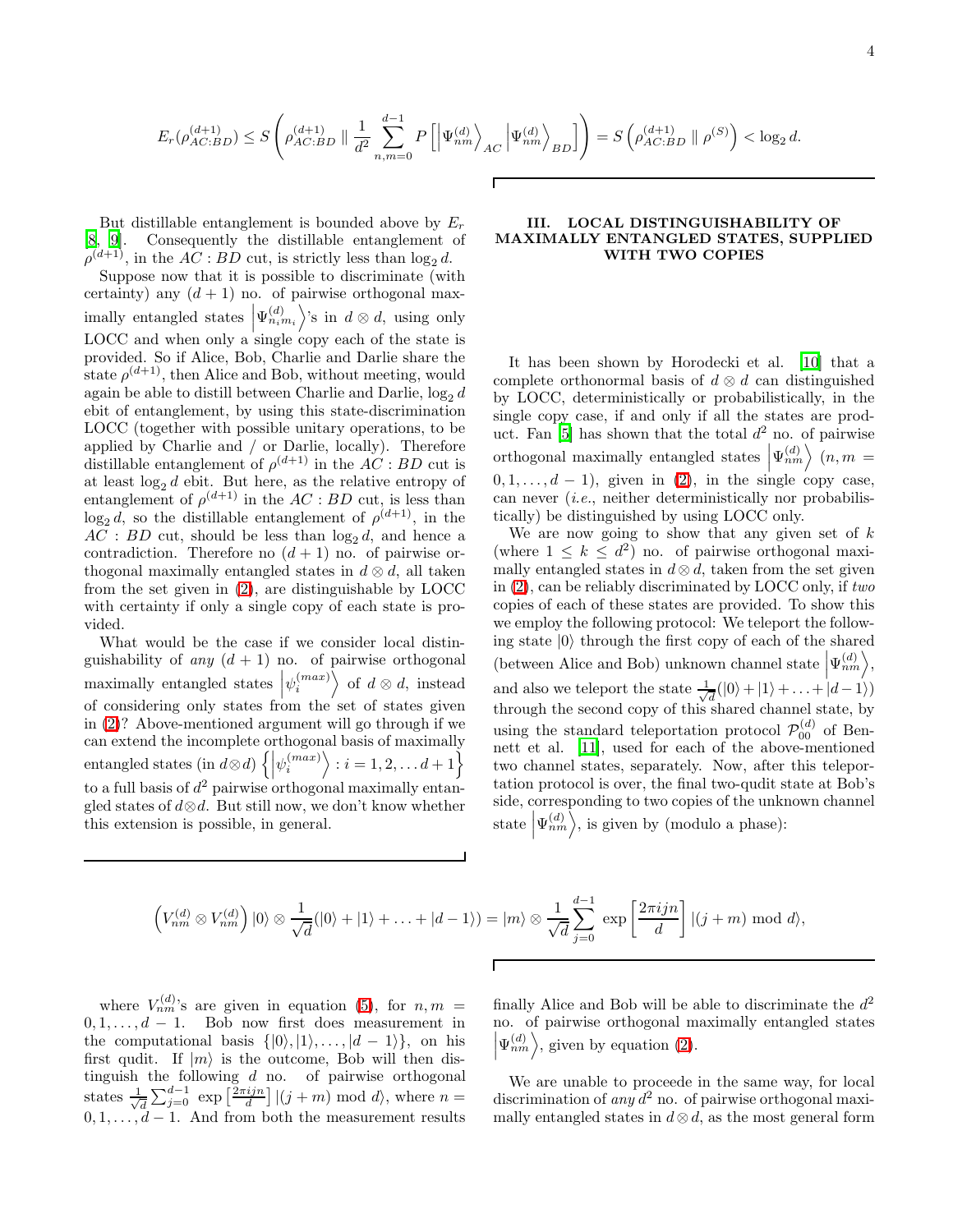of any set of  $d^2$  no. of pairwise orthogonal maximally entangled states in  $d \otimes d$  is not known [\[12\]](#page-8-11).

#### IV. LOCAL DISTINGUISHABILITY OF d NO. OF MAXIMALLY ENTANGLED STATES IN THE SINGLE COPY CASE

Next we discuss the problem of reliable local distinguishability of d no. of pairwise orthogonal maximally entangled states in  $d \otimes d$ , all taken from the set of states given by equation [\(2\)](#page-0-4), in the single copy case. Thus the problem is to test the possibility of reliable local distinguishability of  $d$  no. of pairwise orthogonal maximally entangled states  $\left|\Psi_{n_k m_k}^{(d)}\right\rangle$  (in the single copy case), chosen at random from the set of  $d^2$  no. of pairwise orthogonal maximally entangled states  $|\Psi_{nm}^{(d)}\rangle$ , given in [\(2\)](#page-0-4), where  $n_k, m_k \in \{0, 1, \ldots, d-1\}$  for  $k = 1, 2, \ldots, d$ . Without loss of generality, we can assume here that  $m_1 \leq m_2 \leq \ldots \leq m_d$ . We shall discuss now case-bycase situations.

 $d = 2$ : According to Walgate et al. [\[2](#page-8-1)], any two pairwise orthogonal maximally entangled states in  $2 \otimes 2$  are reliable distinguishable by LOCC, in the single copy case. Let us describe another approach. We shall adopt here the teleportation protocol  $\mathcal{P}_{00}^{(2)}$ .

(2.1) If two far appart parties Alice and Bob share single copies of one of the two states  $|\Psi_{00}^{(2)}\rangle$  and  $|\Psi_{10}^{(2)}\rangle$ , which they want to distinguish with certainty by using LOCC only, Alice will then send the state  $\frac{1}{\sqrt{2}}$  $\frac{1}{2}(|0\rangle + |1\rangle)$ through each of these two Bell states using the protocol  $\mathcal{P}_{00}^{(2)}$ , and the two output states at Bob's end will be (upto some phases)  $V_{00}^{(2)} \frac{1}{\sqrt{2}}$  $\frac{1}{2}(|0\rangle + |1\rangle) = \frac{1}{\sqrt{2}}$  $\frac{1}{2}(|0\rangle + |1\rangle)$ and  $V_{10}^{(2)} \frac{1}{\sqrt{2}}$  $\frac{1}{2}(|0\rangle+|1\rangle)=\frac{1}{\sqrt{2}}$  $\frac{1}{2}(|0\rangle - |1\rangle)$  respectively, where  $V_{00}^{(2)}$  and  $V_{10}^{(2)}$  are given in [\(5\)](#page-1-1). These two states are orthogonal to each other, and hence, they can be reliably distinguished by Bob. So Alice and Bob will be able to tell which of these two Bell states they were sharing initially.

(2.2) On the other hand, if Alice and Bob share single copy of any one of the following two orthogonal maximally entangled states :  $|\Psi_{00}^{(2)}\rangle$ ,  $|\Psi_{01}^{(2)}\rangle$ , Alice will then send the state  $|0\rangle$  through each of these two channel states using the teleportation protocol  $\mathcal{P}_{00}^{(2)}$ . Bob will have then the following two orthogonal states (upto some phases)  $V_{00}^{(2)}|0\rangle = |0\rangle$  and  $V_{01}^{(2)}|0\rangle = |1\rangle$ , which Bob can easily distinguish, and hence Alice and Bob will come up, with certainty, which of the above-mentioned two maximally entangled states they were sharing.

Local distinguishability of each of the rest four choices of two no. of pairwise orthogonal maximally entangled states in 2⊗2 will be either like the case (2.1) or the case

(2.2), described above.

Now, any given set of pairwise orthogonal maximally entangled states of two qubits can be taken as (due to [\[2\]](#page-8-1)):

$$
|\psi_1\rangle = \frac{1}{\sqrt{2}}(|00'\rangle + \exp[i\theta]|11'\rangle),
$$
  

$$
|\psi_2\rangle = \frac{1}{\sqrt{2}}(|01'\rangle + \exp[i\delta]|10'\rangle),
$$
 (8)

where  $\{|0\rangle, |1\rangle\}$  is an orthonormal basis on Alice's side,  $\{|0'\rangle, |1'\rangle\}$  is an orthonormal basis on Bob's side, and  $\theta, \delta$ are real numbers. We can always extend this set of two states to the following set  $S$  of four pairwise orthogonal maximally entangled states of two qubits

$$
|\psi_1\rangle = \frac{1}{\sqrt{2}}(|00'\rangle + \exp[i\theta]|11'\rangle),
$$
  
\n
$$
|\psi_2\rangle = \frac{1}{\sqrt{2}}(|01'\rangle + \exp[i\delta]|10'\rangle),
$$
  
\n
$$
|\psi_3\rangle = \frac{1}{\sqrt{2}}(|00'\rangle - \exp[i\theta]|11'\rangle),
$$
  
\n
$$
|\psi_4\rangle = \frac{1}{\sqrt{2}}(|01'\rangle - \exp[i\delta]|10'\rangle).
$$
\n(9)

And it is known that [\[13](#page-8-12)], corresponding to the above set S, there exists a local unitary operator  $U_A \otimes V_B$  ( $U_A$  is acting on Alice's system, while  $V_B$ is acting on Bob's system), as well as four phases  $\exp[i\theta_1], \exp[i\theta_2], \exp[i\theta_3], \exp[i\theta_4], \text{ such that}$ 

<span id="page-4-0"></span>
$$
|\psi_1\rangle = \exp[i\theta_1] (U_A \otimes V_B) |\Psi_{00}^{(2)}\rangle,
$$
  

$$
|\psi_2\rangle = \exp[i\theta_2] (U_A \otimes V_B) |\Psi_{01}^{(2)}\rangle,
$$
  

$$
|\psi_3\rangle = \exp[i\theta_3] (U_A \otimes V_B) |\Psi_{10}^{(2)}\rangle,
$$
  

$$
|\psi_4\rangle = \exp[i\theta_4] (U_A \otimes V_B) |\Psi_{11}^{(2)}\rangle.
$$
 (10)

This fact shows that local distinguishability of any two pairwise orthogonal maximally entangled states of two qubits is equivalent to that of any two elements from the set of four states  $|\Psi_{00}^{(2)}\rangle, |\Psi_{01}^{(2)}\rangle, |\Psi_{10}^{(2)}\rangle, |\Psi_{10}^{(2)}\rangle$ .

 $d = 3$ : In this case, Walgate et al.'s result [\[2\]](#page-8-1) is not going to help us directly. Similar to the case for  $d = 2$ , we shall adopt here the teleportation protocol  $\mathcal{P}_{00}^{(3)}$ . (3.1) If two far appart parties Alice and Bob share single copy of one of the following three mutually orthogonal maximally entangled states in  $3 \otimes 3$ :  $|\Psi_{00}^{(3)}\rangle$ ,  $|\Psi_{10}^{(3)}\rangle$ , and  $|\Psi_{01}^{(3)}\rangle$ , Alice then sends the state  $\frac{1}{\sqrt{2}}$ (where  $w = \exp\left[\frac{2\pi i}{3}\right]$ ) through each of the three channel  $\frac{1}{3}(|0\rangle + w|1\rangle + |2\rangle)$ states  $|\Psi_{00}^{(3)}\rangle$ ,  $|\Psi_{10}^{(3)}\rangle$  and  $|\Psi_{01}^{(3)}\rangle$ . Bob will have then the following three mutually orthogonal states (upto some phases):  $V_{00}^{(3)} \frac{1}{\sqrt{3}}$  $\frac{1}{3}(|0\rangle + w|1\rangle + |2\rangle) = \frac{1}{\sqrt{3}}$  $\frac{1}{3}(|0\rangle + w|1\rangle + |2\rangle),$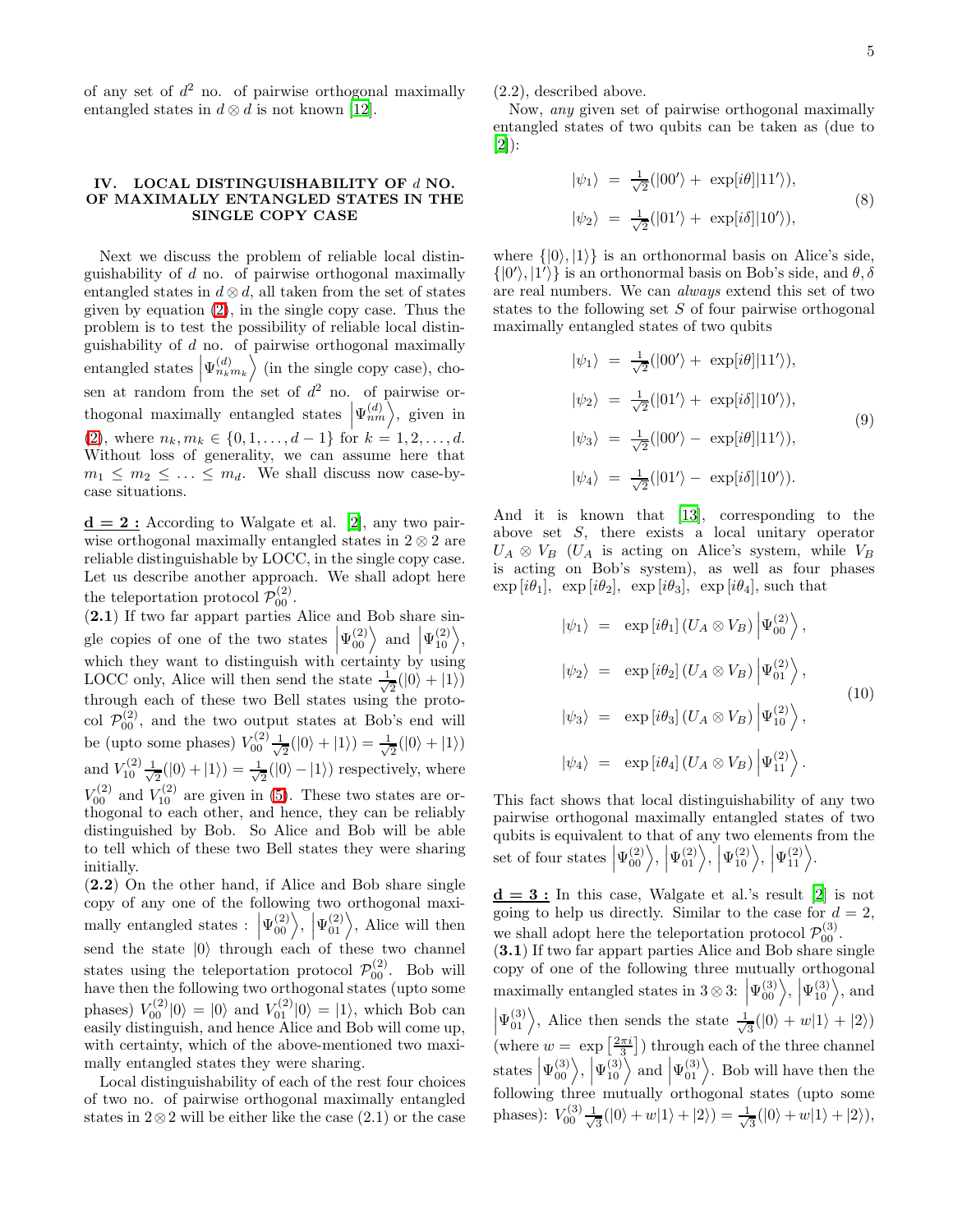$V_{10}^{(3)} \frac{1}{\sqrt{2}}$  $\frac{1}{3}(|0\rangle + w|1\rangle + |2\rangle) = \frac{1}{\sqrt{2}}$  $\frac{1}{3}(|0\rangle + w^2|1\rangle + w^2|2\rangle)$ , and  $V_{01}^{(3)}\frac{1}{\sqrt{2}}$  $\frac{1}{3}(|0\rangle + w|1\rangle + |2\rangle) = \frac{1}{\sqrt{2}}$  $\frac{1}{3}(|0\rangle+|1\rangle+w|2\rangle)$  respectively. By discriminating these states, Alice and Bob will come up with certainty, which state was they were initially sharing.

(3.2) If Alice and Bob share single copy of one of the following three pairwise orthogonal maximally entangled states in  $3 \otimes 3$ :  $\left|\Psi_{00}^{(3)}\right\rangle$ ,  $\left|\Psi_{10}^{(3)}\right\rangle$ ,  $\left|\Psi_{20}^{(3)}\right\rangle$ , then Alice sends the state  $\frac{1}{\sqrt{2}}$  $\frac{1}{3}(|0\rangle + |1\rangle + |2\rangle)$  through each of these three channel states, using  $\mathcal{P}_{00}^{(3)}$ . Bob will have then the following mutually orthogonal qudits:  $V_{00}^{(3)} \frac{1}{\sqrt{3}}$  $\frac{1}{3}(|0\rangle+|1\rangle+|2\rangle)=$ √ 1  $\frac{1}{3}(|0\rangle+|1\rangle+|2\rangle), V_{10}^{(3)}\frac{1}{\sqrt{3}}$  $\frac{1}{3}(|0\rangle+|1\rangle+|2\rangle)=\frac{1}{\sqrt{3}}$  $\frac{1}{3}(|0\rangle + w|1\rangle +$  $w^2|2\rangle)$ ,  $V_{20}^{(3)}\frac{1}{\sqrt{2}}$  $\frac{1}{3}(|0\rangle+|1\rangle+|2\rangle)=\frac{1}{\sqrt{2}}$  $\frac{1}{3}(|0\rangle + w^2|1\rangle + w^4|2\rangle),$ respectively. Bob can discriminate these states reliably, and hence Alice and Bob will come up with certainty about which of the above-mentioned maximally entangled states they were sharing.

(3.3) Consider now the local discrimination of the following three mutually orthogonal maximally entangled states in  $3 \otimes 3$  (in the single copy case), shared by Alice and Bob:  $|\Psi_{00}^{(3)}\rangle, |\Psi_{01}^{(3)}\rangle, |\Psi_{02}^{(3)}\rangle$ . If Alice sends the state  $|0\rangle$  through each of these three channel states, Bob will have the following mutually orthogonal states (upto some phases):  $|0\rangle$ ,  $|1\rangle$ ,  $|2\rangle$ , respectively. Bob can discriminate these states reliably, and hence Alice and Bob will come up with certainty about which of the above-mentioned three maximally entangled states they were sharing.

Each of the rest  ${}^{9}C_{3} - 3 = 81$  choices of three no. of pairwise orthogonal maximally entangled states in  $3 \otimes 3$ , taken from the set of states given in equation [\(2\)](#page-0-4), will be either like the case  $(3.1)$  or  $(3.2)$  or  $(3.3)$ , described above. Recently Fan [\[5](#page-8-4)] has also shown that any three states taken from equation [\(2\)](#page-0-4), for  $d = 3$ , can be reliably locally distinguished.

If Alice and Bob, instead, share one of the following three pairwise orthogonal maximally entangled states of  $3 \otimes 3$  (in the single copy case)

$$
\left|\psi_i^{(3)}\right\rangle = (I \otimes V_i) \left|\Psi_{00}^{(3)}\right\rangle, \quad i = 1, 2, 3,
$$

and if they use the teleportation protocol  $\mathcal{P}_{00}^{(3)}$  to teleport a state  $|\phi^{(3)}\rangle$  (from Alice's place to Bob's place), we have seen earlier that the output states at Bob's side, for the occurance of Alice's measurement result as  $\left|\Psi_{nm}^{(3)}\right\rangle = \left(U_{nm}^{(3)} \otimes I\right)\left|\Psi_{00}^{(3)}\right\rangle$  (where  $n, m = 0, 1, 2$ ), will be  $(U_{nm}^{(3)}V_i(U_{nm}^{(3)})^{\dagger}) |\phi^{(3)}\rangle$ , for  $i = 1, 2, 3$ . And as in the above-mentioned cases  $(3.1)$  -  $(3.3)$ , we would like to get these three (for  $i = 1, 2, 3$ ) states to be orthogonal to each other, for each values of the pair  $(n, m)$ , *i.e.*, we demand that for each choice of the pair  $n, m \in \{0, 1, 2\}$ , we must have

<span id="page-5-0"></span>
$$
\left\langle \phi^{(3)} \right| U_{nm}^{(3)} V_j^{\dagger} V_i \left( U_{nm}^{(3)} \right)^{\dagger} \left| \phi^{(3)} \right\rangle = 0, \tag{11}
$$

for  $i \neq j$  and  $i, j = 1, 2, 3$ . Even though here  $\text{Tr}\left(V_{j}^{\dagger}V_{i}\right) = 3\delta_{ij}$  (which is equivalent to the condition for orthogonality of the maximally entangled states  $\left|\psi_j^{(3)}\right\rangle$  and  $\left|\psi_i^{(3)}\right\rangle$ ), conditions in [\(11\)](#page-5-0) *do not* hold good, in the most general situation. On the other hand, it is not known whether conditions like [\(10\)](#page-4-0) also hold good for  $d = 3$ . Thus the question of reliable local distinguishability of any three pairwise orthogonal maximally entangled states in  $3 \otimes 3$ , in the single copy case, and in the most general situation, is not yet known.

Some general cases : It is easy to verify that both the cases  $(3.2)$  and  $(3.3)$  can be extended to respective ddimensional situations. In fact, the following set of d no. of pairwise orthogonal maximally entangled states:  $\left|\Psi_{0m}^{(d)}\right\rangle\!,\,\left|\Psi_{1m}^{(d)}\right\rangle\!,\,\,...,\,\left|\Psi_{(d-1)}^{(d)}\right\rangle\!\!\!$  $\begin{bmatrix} 0 & m & m \\ 1 & m & m \end{bmatrix}$  (a-1)m/<br>nated by LOCC, in the single copy case, for any given  $(d-1)m$  $\rangle$  can be reliably discrimivalue of m from the set  $\{0, 1, \ldots, d-1\}$ . This can be achieved by sending the state  $\frac{1}{\sqrt{2}}$  $\frac{d}{d}(|0\rangle+|1\rangle+\ldots+|d-1\rangle)$ through each of these d channel states, using  $\mathcal{P}_{00}^{(d)}$ , as the corresponding d no. of output states  $V_{nm}^{(d)}$   $\frac{1}{\sqrt{2}}$  $\frac{1}{d}(|0\rangle + |1\rangle +$  $\dots + |d-1\rangle) = \frac{1}{\sqrt{2}}$  $\frac{1}{d} \sum_{j=0}^{d-1} \exp\left[\frac{2\pi i j n}{d}\right] |(j+m) \bmod d\rangle$  (for  $n = 0, 1, 2, \ldots, d - 1$  are pairwise orthogonal. Similarly the following set of  $d$  no. of pairwise orthogonal maximally entangled states:  $\left|\Psi_{n0}^{(d)}\right\rangle, \left|\Psi_{n1}^{(d)}\right\rangle, \ldots, \left|\Psi_{n(d-1)}^{(d)}\right\rangle$ can be reliably discriminated by LOCC, in the single copy case, for any given value of n from the set  $\{0, 1, \ldots, d-1\}$ . This can be achieved by sending the state  $|0\rangle$  through each of these d channel states, using  $\mathcal{P}_{00}^{(d)}$ , as the corresponding d no. of output states  $V_{nm}^{(d)}|0\rangle = |m\rangle$  (for  $m = 0, 1, 2, \ldots, d - 1$  are orthogonal to each other.

 $\underline{\mathbf{d}} = 4$ : Here we will use the teleportation protocol  $\mathcal{P}_{00}^{(4)}$ . Appart from the results, which are valid for general d, there are some cases where four pairwise orthogonal maximally entangled states in  $4 \otimes 4$  can be reliably distinguished (in the single copy case) by LOCC, using the teleportation protocol  $\mathcal{P}_{00}^{(4)}$ . But there are exceptions also.

(4.1) Let two far apart parties Alice and Bob share single copy of one of the following four pairwise orthogonal maximally entangled states of  $4 \otimes 4$ :  $|\Psi_{00}^{(4)}\rangle$ ,  $|\Psi_{10}^{(4)}\rangle$ ,  $|\Psi_{0m}^{(4)}\rangle$  and  $|\Psi_{1m}^{(4)}\rangle$ , where m is any one of the following three values 1, 2, 3. For  $m = 1$  case, Alice will have to teleport the state  $\frac{1}{2}(|0\rangle + i|1\rangle + |2\rangle + i|3\rangle)$  through each of the above-mentioned four channel states, for  $m = 2$ , Alice will have to teleport the state  $\frac{1}{2}(|0\rangle + |1\rangle - |2\rangle + |3\rangle)$ through each of the corresponding above-mentioned four channel states, and for  $m = 3$ , Alice will have to teleport the state  $\frac{1}{2}(|0\rangle - i|1\rangle + |2\rangle - i|3\rangle)$  through each of the corresponding above-mentioned four channel states. In each of these three cases, the four final states at Bob's hand will be pairwise orthogonal, and hene reliable lo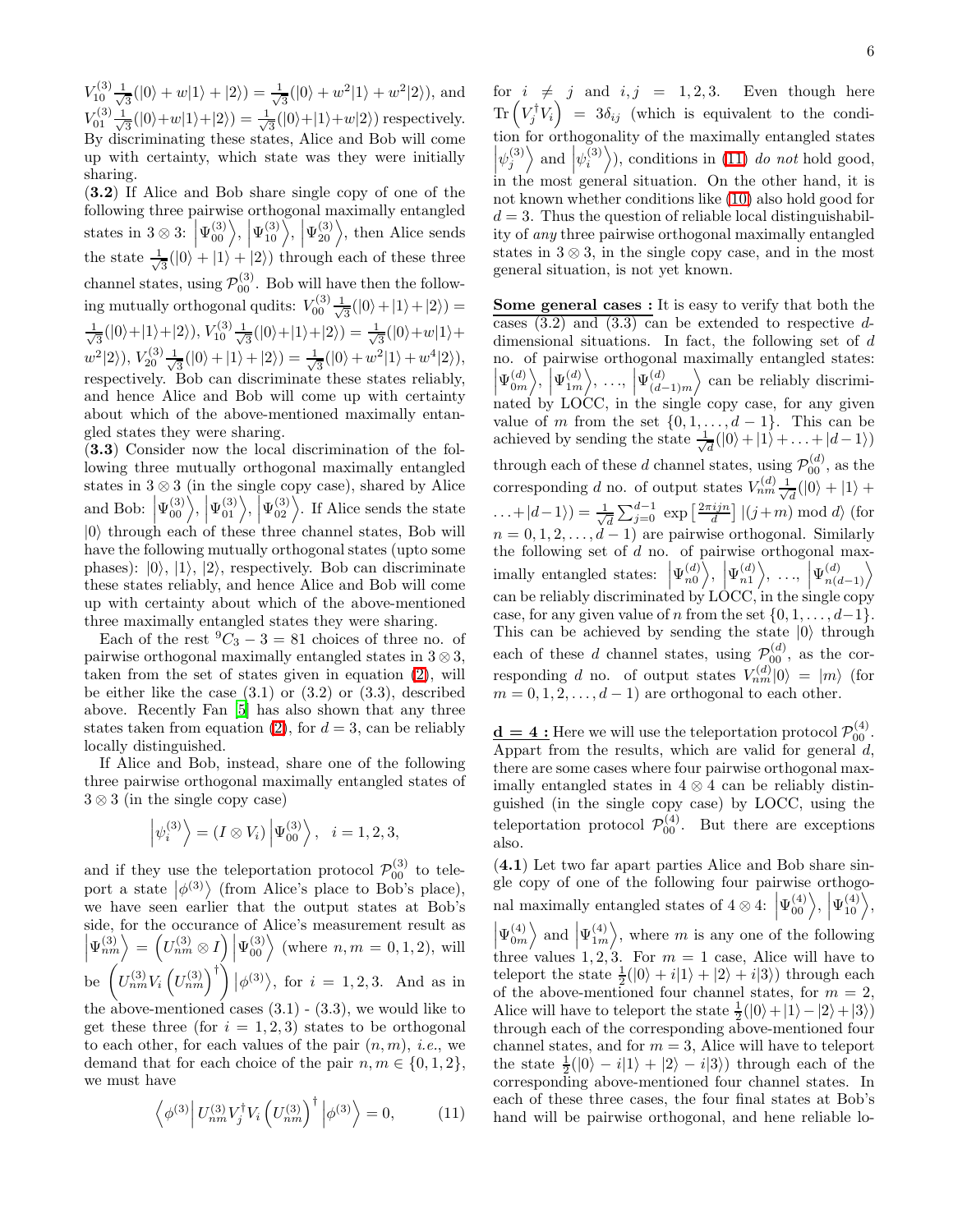cal discrimination of the corresponding four maximally entangled states is possible.

In a similar way, it can be shown that the following four states can be reliably distinguished by LOCC, in the single copy case:  $|\Psi_{n_1m_1}^{(4)}\rangle, |\Psi_{n_2m_1}^{(4)}\rangle, |\Psi_{n_1m_2}^{(4)}\rangle,$  $\left|\Psi_{n_{2}m_{2}}^{(4)}\right\rangle$ , where  $n_{1} \neq n_{2}$ ,  $m_{1} \neq m_{2}$ , and  $n_{1}, n_{2}, m_{1}, m_{2} \in$  $\{0, 1, 2, 3\}.$ 

(4.2) Above-mentioned programme of reliable local discrimination by teleportation fails in a case when Alice and Bob share single copy of one of the following four states:  $|\Psi_{00}^{(4)}\rangle$ ,  $|\Psi_{10}^{(4)}\rangle$ ,  $|\Psi_{20}^{(4)}\rangle$  and  $|\Psi_{02}^{(4)}\rangle$ . This happens because there exists *no* input state  $|\phi^{(4)}\rangle$  for which  $V_{00}^{(4)} | \phi^{(4)} \rangle$ ,  $V_{10}^{(4)} | \phi^{(4)} \rangle$ ,  $V_{20}^{(4)} | \phi^{(4)} \rangle$ ,  $V_{92}^{(4)} | \phi^{(4)} \rangle$  are pairwise orthogonal. This failurity does not depend on the choice of the teleportation protocol. In fact, we would like to mention here that if we allow only one–way protocols for discriminating the above-mentioned four states, the reliable discrimination of these four states will be then *impossible* [\[14](#page-8-13)]. So there will be no local basis transformation via which these four states can be rewritten as

$$
\left| \Psi_{00}^{(4)} \right\rangle = |0'\alpha_1\rangle + |1'\beta_1\rangle + |2'\gamma_1\rangle + |3'\delta_1\rangle,
$$
  
\n
$$
\left| \Psi_{10}^{(4)} \right\rangle = |0'\alpha_2\rangle + |1'\beta_2\rangle + |2'\gamma_2\rangle + |3'\delta_2\rangle,
$$
  
\n
$$
\left| \Psi_{20}^{(4)} \right\rangle = |0'\alpha_3\rangle + |1'\beta_3\rangle + |2'\gamma_3\rangle + |3'\delta_3\rangle,
$$
  
\n
$$
\left| \Psi_{02}^{(4)} \right\rangle = |0'\alpha_4\rangle + |1'\beta_4\rangle + |2'\gamma_4\rangle + |3'\delta_4\rangle,
$$
  
\n(12)

where  $|0'\rangle$ ,  $|1'\rangle$ ,  $|2'\rangle$ , and  $|3'\rangle$  are pairwise orthogonal states of a four dimensional Hilbert space, and  $\langle \alpha_i | \alpha_j \rangle =$  $\langle \beta_i | \beta_j \rangle = \langle \gamma_i | \gamma_j \rangle = \langle \delta_i | \delta_j \rangle = 0$  if  $i \neq j$  – a sufficient condition for reliable local discrimination [\[2\]](#page-8-1).

 $\left\{ \left| \Psi_{10}^{(4)} \right\rangle, \left| \Psi_{20}^{(4)} \right\rangle, \left| \Psi_{30}^{(4)} \right\rangle, \left| \Psi_{12}^{(4)} \right\rangle \right\}$  is another set of four locally indistinguishable states (by the teleportation protocol, described above) pairwise orthogonal maximally entangled states in  $4 \otimes 4$ , like the one described in  $(4.2)$ .

 $d = 5$  and beyond: For the case when  $d = 5$ , there are non-trivial  $(i.e.,$  sets of states which are not of the two general forms, described above, for any d) sets of five states, taken from the set of states given in equation [\(2\)](#page-0-4), which can be reliably distinguished by using the teleportation protocol. One such example is the set of following five states:  $|\Psi_{00}^{(5)}\rangle, |\Psi_{10}^{(5)}\rangle, |\Psi_{20}^{(5)}\rangle, |\Psi_{30}^{(5)}\rangle,$  $|\Psi_{03}^{(5)}\rangle$ . On the other hand, just like the case (4.2), there  $\overline{\phantom{a}}$ are sets of states (e.g.,  $|\Psi_{00}^{(5)}\rangle$ ,  $|\Psi_{11}^{(5)}\rangle$ ,  $|\Psi_{21}^{(5)}\rangle$ ,  $|\Psi_{13}^{(5)}\rangle$ ,  $|\Psi_{23}^{(5)}\rangle$ ) which can not be reliably distinguished by us- $\mid$ ing the teleportation protocol  $\mathcal{P}_{00}^{(5)}$ . Similarly, for  $d =$  $6, \left\{ \left| \Psi_{00}^{(6)} \right\rangle, \left| \Psi_{10}^{(6)} \right\rangle, \left| \Psi_{20}^{(6)} \right\rangle, \left| \Psi_{30}^{(6)} \right\rangle, \left| \Psi_{40}^{(6)} \right\rangle, \left| \Psi_{03}^{(6)} \right\rangle, \right\}$  is a set of six pairwise orthogonal maximally entangled states

in 6 ⊗ 6, which can not be reliably distinguished (in the single copy case), by the above-mentioned teleportation method.

Above discussions give rise to the following sufficient condition for reliable local distinguishability of sets of maximally entangled states, taken from the set given by equation [\(2\)](#page-0-4).

Local distingushability of less than d states : Fan [\[5\]](#page-8-4) has shown that any l no. of pairwise orthogonal maximally entangled states of  $d \otimes d$ , taken from equation [\(2\)](#page-0-4), can be reliably distinguished by LOCC if  $l(l-1) \leq 2d$ . This shows that any three states in  $5 \otimes 5$ , taken from equation [\(2\)](#page-0-4), can be distinguished. Then there is a possibility of finding a set of four states in 5 ⊗ 5 which cannot be locally discriminable. We provide one such possible example which is the set consisting of  $|\Psi_{11}^{(5)}\rangle, |\Psi_{21}^{(5)}\rangle,$  $\left|\Psi_{13}^{(5)}\right\rangle, \left|\Psi_{23}^{(5)}\right\rangle$  (given in Eq.[\(2\)](#page-0-4)), which does not satisfy the conjectured necessary condition for distinguishability (given in the next section).

Sufficient condition for distinguishability of  $\left|\Psi_{nm}^{(d)}\right\rangle$ 's: Single copies of L no. of pairwise orthogonal  $\overline{\phantom{a}}$ maximally entangled states  $\left|\Psi_{n_{i}m_{i}}^{(d)}\right\rangle$  (for  $i=1,2,\ldots,L$ ), taken from the set given in equation  $(2)$ , can be reliably discriminated by LOCC if there exists at least one state  $\vert \phi^{(d)} \rangle$  for which the states  $V_{n_1m_1}^{(d)} \vert \phi^{(d)} \rangle$ ,  $V_{n_2m_2}^{(d)} \vert \phi^{(d)} \rangle$ , ...,  $V_{n_L,m_L}^{(d)}\left|\phi^{(d)}\right\rangle$  are pairwise orthogonal, where  $V_{n_m}^{(d)}$ 's are given by equation [\(5\)](#page-1-1).

## V. NECESSARY CONDITION FOR RELIABLE DISTINGUISHABILITY

For the sets of maximally entangled states, given in  $(4.2)$ , or in examples for cases where  $d \geq 5$ , described above (where the local discrimination by teleportation failed), we have seen that the above-mentioned sufficient condition is not satisfied. Does it mean that none of these sets of states can be reliably discriminated by LOCC only, in the single copy case? Or  $(i.e.,$  contrapositively), we want to check whether *reliable local distinguishability* of single copies (or, multiple copies) of L no. of pairwise orthogonal maximally entangled states  $\left|\Psi_{n_{i}m_{i}}^{(d)}\right\rangle$  (for  $i = 1, 2, \ldots, L$ ) implies the existence of at least one state  $\vert \phi^{(d)} \rangle$  for which the states  $V_{n_1m_1}^{(d)} \vert \phi^{(d)} \rangle$ ,  $V_{n_2m_2}^{(d)} \vert \phi^{(d)} \rangle$ , ...,  $V_{1L}^{(d)}$   $\vert \phi^{(d)} \rangle$  are pairwise orthogonal. Later on, we shall discuss about this implication (written in italics), when it is true, as a necessary condition of local distinguishability.

(i) Distinguishability of any two orthogonal maximally entangled states: Let  $|\psi_1^{(d)}\rangle$  and  $|\psi_2^{(d)}\rangle$  be given any two pairwise orthogonal maximally entangled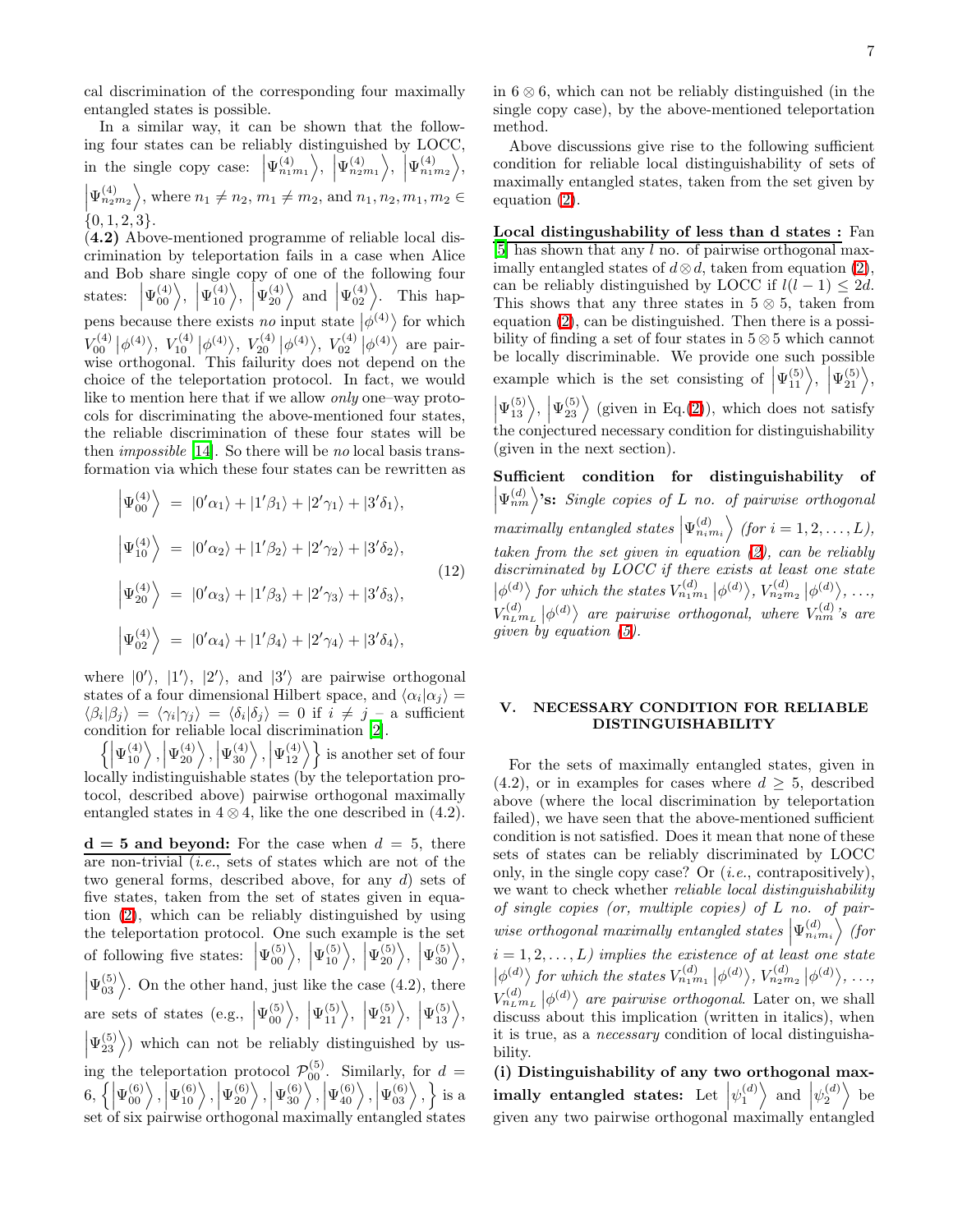states of  $d \otimes d$ . These two states are reliably distinguishable by LOCC only [\[2\]](#page-8-1). For these two states, we can always find an orthonormal basis  $\{|0\rangle, |1\rangle, \ldots, |d -$ 

$$
\left|\psi_1^{(d)}\right\rangle = (I \otimes I)\left|\psi_1^{(d)}\right\rangle = \frac{1}{\sqrt{d}}(|00'\rangle + \exp[i\theta_1]|11'\rangle + \dots + \exp[i\theta_{d-1}||(d-1)(d-1)')\rangle, \n\left|\psi_2^{(d)}\right\rangle = (I \otimes V)\left|\psi_1^{(d)}\right\rangle = \frac{1}{\sqrt{d}}(|00''\rangle + \exp[i\delta_1]|11''\rangle + \dots + \exp[i\delta_{d-1}||(d-1)(d-1)''\rangle),
$$
\n(13)

where  $\{|0''\rangle, |1''\rangle, \ldots, |(d-1)''\rangle\}$  is an orthonormal basis of Bob's system,  $\langle j'|j''\rangle = 0$  for  $j = 0, 1, 2, ..., d - 1$ , and  $V$  is an unitary operator, acting on Bob's system, such that  $V|0'\rangle = |0''\rangle$ ,  $V|1'\rangle = \exp[i\delta_1]|1''\rangle$ , ...  $V|(d-1)'\rangle = \exp[i\delta_{d-1}]/(d-1)''\rangle$  [\[2\]](#page-8-1). Thus there are d states  $|0'\rangle$ ,  $|1'\rangle$ , ...,  $|(d-1)'\rangle$  (of Bob's system) for which  $\{I|0'\rangle, V|0'\rangle\}, \{I|1'\rangle, V|1'\rangle\}, \ldots, \{I|(d-1)'\rangle, V|(d-1)'\rangle\}$ are d pairs of orthogonal states.

(ii) Distinguishability of all  $|\Psi_{nm}^{(d)}\rangle$ 's when two copies are given: We have seen that the  $d^2$  no. of pairwise orthogonal maximally entangled states, given by equation [\(2\)](#page-0-4), are reliably distinguishable by using LOCC only, if two copies of each of these states are given. Let

$$
\left|\chi_{nm}\right\rangle_{AC:BD}=\left|\Psi_{nm}^{(d)}\right\rangle_{AB}\otimes\left|\Psi_{nm}^{(d)}\right\rangle_{CD},
$$

for  $n, m = 0, 1, \ldots, d-1$  and where Alice possesses the two systems A, C, and Bob possesses the other two systems  $B$ ,  $D$ . Thus we see that when Alice and Bob share single copy of one of the  $d^2$  no. of pairwise orthogonal maximally entangled states  $|\chi_{nm}\rangle_{AC:BD}$  of  $d^2 \otimes d^2$ , they can reliably distinguish these states, using LOCC only. Also here

$$
(I^{AC} \otimes W^{BD}_{nm}) \vert \chi_{nm} \rangle_{AC:BD} = \vert \chi_{00} \rangle_{AC:BD},
$$

where  $I^{AC}$  is the identity operator on the  $d^2$ -dimensional Hilbert space of Alice, while  $W_{nm_{\alpha}}^{BD} = V_{nm}^{(d)} \otimes V_{nm}^{(d)}$  is an unitary operator acting on the  $d^2$ -dimensional Hilbert space of Bob, where  $V_{nm}^{(d)}$  is given by [\(5\)](#page-1-1). Let us consider the state  $\left|\phi^{(d^2)}\right\rangle = |0\rangle \otimes \frac{1}{\sqrt{2}}$  $\frac{1}{d}(|0\rangle+|1\rangle+\ldots+|d-1\rangle)$ . It can be shown that (infact, we have shown it earlier, in this paper) the states  $W_{nm}$  $\left|\phi^{(d^2)}\right\rangle$  (for  $n, m = 0, 1, ..., d-1$ ) are pairwise orthogonal.

For each of sets of d pairwise orthogonal maximally entangled states  $\left|\Psi_{n_{i}m_{i}}^{(d)}\right\rangle$  (for  $i=1,2,\ldots,d$ ), discussed earlier for particular values of  $d$ , where the states (of the set) can be shown to be reliably distinguishable (using suitable teleportation protocols) by LOCC only, we are able to find an input state  $|\phi^{(d)}\rangle$  such that the following d no. of states  $V_{n_i m_i}^{(d)} \big| \phi^{(d)} \big\rangle$  (for  $i = 1, 2, ..., d$ ) are orthogonal

to each other. On the other hand, for particular values of  $d$ , we have seen that there are examples of sets of  $d$  states  $\left|\Psi_{n_{i}m_{i}}^{(d)}\right\rangle$  (for  $i=1,2,\ldots,d$ ), where one can never find a  $\overline{\phantom{a}}$ pure state  $|\phi^{(d)}\rangle$  such that the d no. of states  $V_{n,m_i}^{(d)}|\phi^{(d)}\rangle$ (for  $i = 1, 2, \ldots, d$ ) are orthogonal to each other. And in each of these examples, the states are possibly reliably locally indistinguishable (e.g. the four pairwise orthogonal maximally entangled states  $|\Psi_{00}^{(4)}\rangle, |\Psi_{10}^{(4)}\rangle, |\Psi_{20}^{(4)}\rangle,$  $|\Psi_{02}^{(4)}\rangle$  of 4⊗4 can be shown to be reliably indistinguishable by using 1–way LOCC only, and there exists no state  $|\phi^{(4)}\rangle$ , for which the four states  $V_{00}^{(4)}|\phi^{(4)}\rangle$ ,  $V_{10}^{(4)}|\phi^{(4)}\rangle$ ,  $V_{20}^{(4)} | \phi^{(4)} \rangle$ ,  $V_{02}^{(4)} | \phi^{(4)} \rangle$ , are orthogonal to each other). All these facts lead to the following conjecture, in terms of the above-mentioned necessary condition:

Conjecture :  $\int$ Let  $S =$  $\left|\Phi_i^{(d)}\right\rangle = \left(I \otimes V_i^{(d)}\right)\left|\Psi_{00}^{(d)}\right\rangle \; : \; i = 1, 2, \ldots, L\right\}$  be any given set of L no. of pairwise orthogonal maximally entangled states of  $d \otimes d$ , where  $V_i^{(d)}$ 's are unitary operators acting on the states of a d-dimensional Hilbert space, and  $2 \leq L \leq d^2$ . If these L no. of states are reliably distinguishable by using LOCC only, then there will always exist at least one state  $|\phi^{(d)}\rangle$  of the  $d$ -dimensional Hilbert space, for which the  $\dot{L}$  states  $V_i^{(d)}\left|\phi^{(d)}\right\rangle$  (for  $i=1,2,\ldots,L$ ) are pairwise orthogonal.

#### VI. CONCLUSION

In conclusion, we have shown that more than d no. of pairwise orthogonal maximally entangled states in  $d \otimes d$ , all taken from the set given in [\(2\)](#page-0-4), can not be reliably discriminated, in the single copy case, by using LOCC only, but they can be reliably discriminated, by using LOCC only, if two copies of each of the states are given. It has been shown here, using the standard teleporta-tion protocol of Bennett et al. [\[11\]](#page-8-5), that for  $d \leq 3$ , any d no. of pairwise orthogonal maximally entangled states in  $d \otimes d$  can be reliably discriminated, in the single copy case, by using LOCC only, when all the states are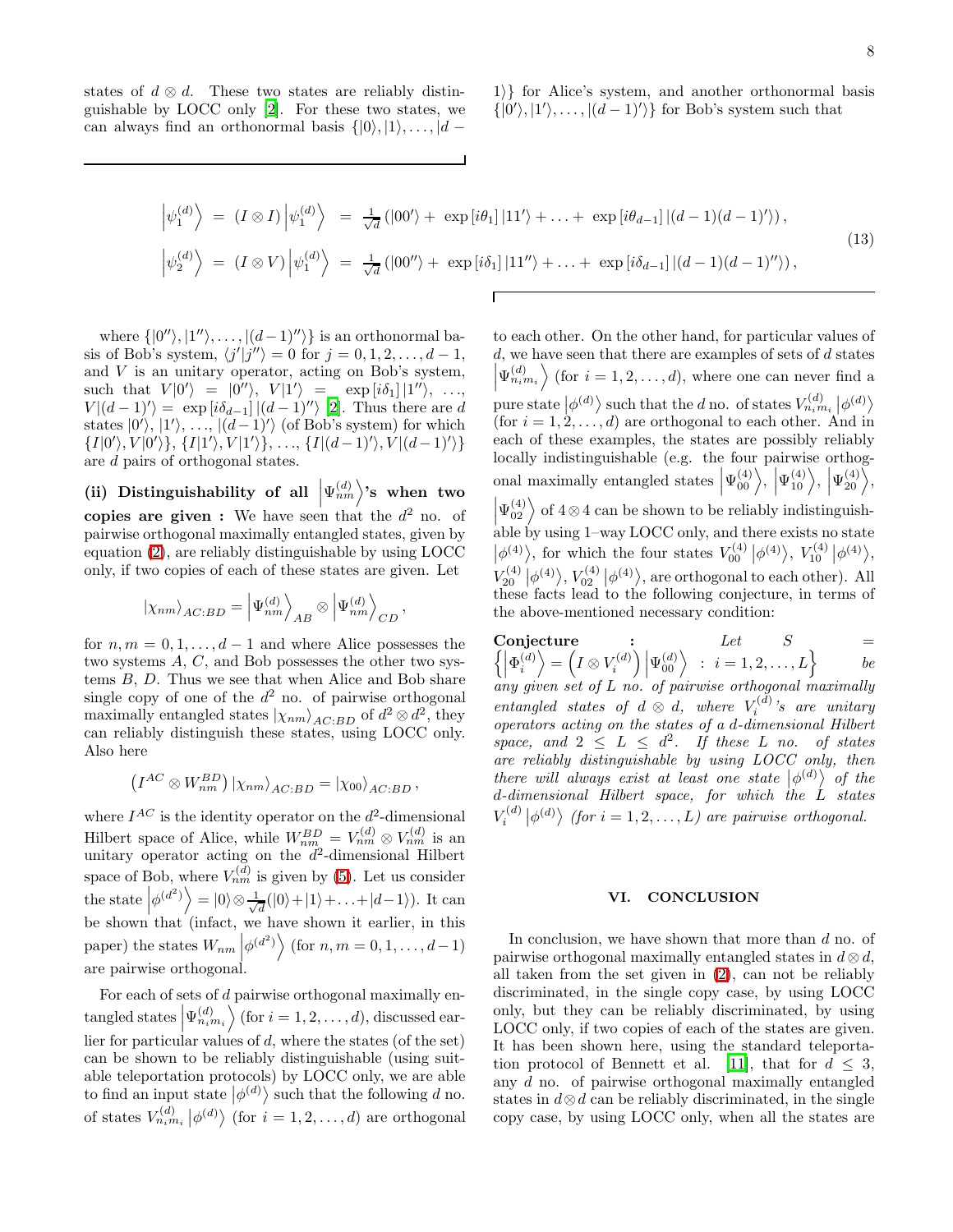taken from the set given in [\(2\)](#page-0-4) - the same result has also been obtained by Fan [\[5](#page-8-4)]. But for  $d \geq 4$ , our method of discrimination, by using the above-mentioned standard teleportation protocol, fails in some cases, and we are undecisive in this situation, regarding reliable local distinguishability of  $d$  no. of pairwise orthogonal maximally entangled states in  $d \otimes d$ , all taken from the set given in  $(2)$ . Whether the most general type of d or less than d no. of pairwise orthogonal maximally entangled states of  $d \otimes d$  (*i.e.*, maximally entangled states which are not necessarily of the form of equation  $(2)$  are reliably locally distinguishable, in the single copy case, is yet to be settled fully. Fan [\[5](#page-8-4)] provided a partial answer to this question.

If the above-mentioned conjecture is true, one can easily see that no L no. of pairwise orthogonal maximally entangled states  $\left|\Phi_i^{(d)}\right\rangle \equiv \left(I \otimes V_i^{(d)}\right)\left|\Psi_{00}^{(d)}\right\rangle$  (for  $i = 1, 2, \ldots, L$  of  $d \otimes d$  can be reliably discriminated by using LOCC only, and in the single copy case, if  $L \geq (d + 1)$ . This is so, because there would be no room for the existence of  $L$  no. of pairwise orthogonal states  $V_i^{(d)} | \phi^{(d)} \rangle$  (for  $i = 1, 2, ..., L$ ) in a d-dimensional Hilbert space, if  $L \geq (d+1)$ . It is to be noted here that the maximally entangled states  $\left|\Phi_i^{(d)}\right\rangle$  are not necessarily of the form, given in equation  $(2)$ .

While giving the sufficient condition for reliable local discrimination of pairwise orthogonal maximally entangled states, we restricted ourselves to states which are of the form, given in equation [\(2\)](#page-0-4). This is so because there are examples of sets of pairwise orthogonal maximally entangled states, for which the above-mentioned necessary condition (given by the conjecture) is satisfied  $(i.e.,$ one can find at least one state  $|\phi^{(d)}\rangle$ , for which the states  $V_i^{(d)} | \phi^{(d)} \rangle$  are pairwise orthogonal), but local discrimination, by using standard teleportation protocol, fails. One such example is the following set of three pairwise

orthogonal maximally entangled states of 3 ⊗ 3:

$$
|\psi_1\rangle = \frac{1}{\sqrt{3}}(|00\rangle + |11\rangle + |22\rangle),
$$
  

$$
|\psi_2\rangle = \frac{1}{\sqrt{3}}(|01\rangle + |12\rangle + |20\rangle),
$$

$$
|\psi_3\rangle = \frac{1}{\sqrt{3}} (|0\phi_0\rangle + |1\phi_1\rangle + |2\phi_2\rangle),
$$

where  $|\phi_0\rangle = \frac{1}{\sqrt{2}}$  $\frac{1}{3}(|0\rangle + |1\rangle + |2\rangle), \ |\phi_1\rangle = \frac{1}{\sqrt{3}}$  $\frac{1}{3}(|0\rangle +$  $\omega |1\rangle + \omega^2 |2\rangle), \, |\phi_0\rangle = \frac{1}{\sqrt{2}}$  $\frac{1}{3}(|0\rangle + \omega^2|1\rangle + \omega|2\rangle)$ , and where  $\omega = \exp\left[\frac{2\pi i}{3}\right]$ . Although failure of local discrimination by using the standard teleportation protocol does not guarantee the same for all other teleportation protocols, we are, still now, unable to reliably distinguish the abovementioned three pairwise orthogonal maximally entangled states in  $3 \otimes 3$ , by using any teleportation protocol.

## Acknowledgement

Authors thank Arun K. Pati for useful discussion of the problem and Somshubhro Bandyopadhyay for earlier discussion on general aspect of local discrimination via teleportation. Authors also thank Samir Kunkri for his help in calculation of the problem of distinguishability of some classes of maximally entangled states discussed here. Part of the work was done when S. G. was working in Indian Statistical Institute, Kolkata, as a Postdoctoral fellow of National Board of Higher Mathematics, Department of Atomic Energy, Govt. of India.

- <span id="page-8-0"></span>[1] C. H. Bennett, D. P. DiVincenzo, C. A. Fuchs, T. Mor, E. Rains, P. W. Shor, J. A. Smolin, and W. K. Wootters, *Phys. Rev. A* 59 (1999) 1070
- <span id="page-8-1"></span>[2] J. Walgate, A. J. Short, L. Hardy and V. Vedral, *Phys. Rev. Lett.* 85 (2000) 4972
- <span id="page-8-2"></span>[3] J. Walgate and L. Hardy, *Phys. Rev. Lett.* 89 (2002) 147901
- <span id="page-8-3"></span>[4] S. Ghosh, G. Kar, A. Roy, A. Sen (De) and U. Sen, *Phys. Rev. Lett.* 87 (2001) 277902
- <span id="page-8-4"></span>[5] H. Fan, *quant-ph/0311026*
- <span id="page-8-6"></span>[6] S. L. Braunstein, G. M. D'Ariano, G. J. Milburn, and M. F. Sacchi, *Phys. Rev. Lett.* 84 (2000) 3486
- <span id="page-8-7"></span>[7] V. Vedral, M. B. Plenio, M. A. Rippin and P. L. Knight, *Phys. Rev. Lett.* 78 (1997) 2275 ; V. Vedral and M. B. Plenio, *Phys. Rev. A* 57 (1998) 1619
- <span id="page-8-8"></span>[8] E. M. Rains, *Phys. Rev. A* 60 (1999) 179
- <span id="page-8-9"></span>[9] M. Horodecki, P. Horodecki and R. Horodecki, *Phys. Rev. Lett.* 84 (2000) 2014
- <span id="page-8-10"></span>[10] M. Horodecki, A. Sen (De), U. Sen and K. Horodecki, *Phys. Rev. Lwtt.* 90 (2003) 047902
- <span id="page-8-5"></span>[11] C. H. Bennett, G. Brassard, C. Crépeau, R. Josza, A. Peres and W. K. Wootters, Phys. Rev. Lett. 70 (1993) 1895
- <span id="page-8-11"></span>[12] R. F. Werner, *J. Phys. A : Math. Gen.* 34 (2001) 7081
- <span id="page-8-12"></span>[13] K. G. H. Vollbrecht and R. F. Werner, *J. Math. Phys.* 41 (2000) 6772
- <span id="page-8-13"></span>[14] Thus, we here assume that either Alice or Bob starts (say, Alice, ı.e., "Alice going first" [\[3](#page-8-2)]) doing generalized measurements  $\{A_i\}_{i=1}^N$ , where  $\sum_{i=1}^N A_i^{\dagger} A_i = I$ , and the resulting states  $Tr_A \left[ (A_i \otimes I) P \left[ \left| \Psi_{00}^{(4)} \right\rangle \right] \left( A_i^{\dagger} \otimes I \right) \right],$  $Tr_{A}\left[\left(A_{i}\otimes I\right)P\left[\left|\Psi_{10}^{(4)}\right\rangle \right]\left(A_{i}^{\dagger}\otimes I\right)\right],$  $Tr_A \left[ (A_i \otimes I) P \left[ \left| \Psi_{20}^{(4)} \right\rangle \right] \left( A_i^{\dagger} \otimes I \right) \right]$  and  $Tr_A \left[ (A_i \otimes I) P \left[ \left| \Psi_{02}^{(4)} \right\rangle \right] \left( A_i^{\dagger} \otimes I \right) \right]$  at Bob's end